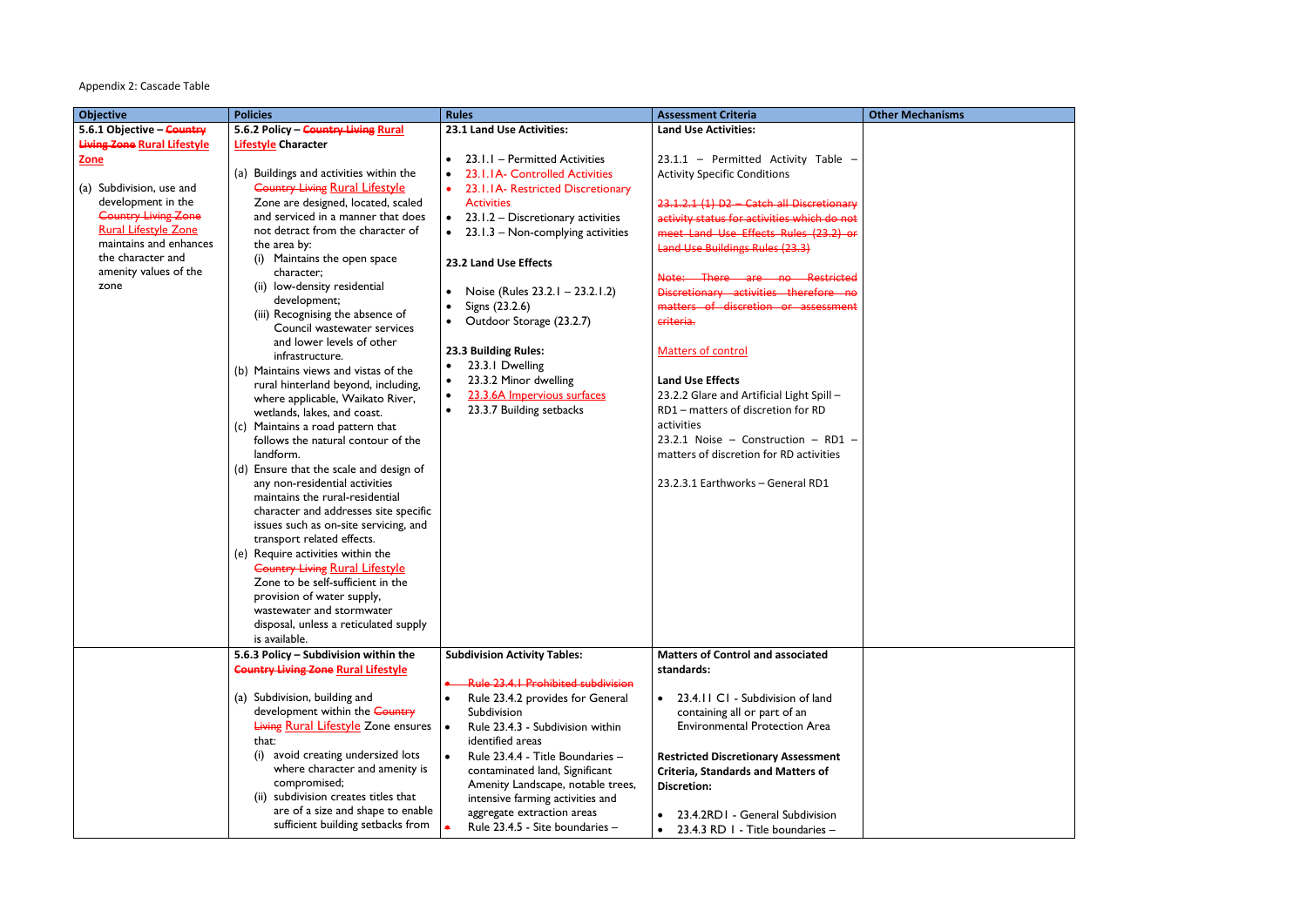| <b>Objective</b> | <b>Policies</b>                                                                                                                                                                                                                                                                                                                              | <b>Rules</b>                                                                                                                                                                                                                                                                                                                                                                                                                                                                                                                                                                                                                                                                                                                                                                                                                                                   | <b>Assessment Criteria</b>                                                                                                                                                                                                                                                                                                                                                                                                                                                                                                                                                                                                                                                                                                                                 | <b>Other Mechanisms</b> |
|------------------|----------------------------------------------------------------------------------------------------------------------------------------------------------------------------------------------------------------------------------------------------------------------------------------------------------------------------------------------|----------------------------------------------------------------------------------------------------------------------------------------------------------------------------------------------------------------------------------------------------------------------------------------------------------------------------------------------------------------------------------------------------------------------------------------------------------------------------------------------------------------------------------------------------------------------------------------------------------------------------------------------------------------------------------------------------------------------------------------------------------------------------------------------------------------------------------------------------------------|------------------------------------------------------------------------------------------------------------------------------------------------------------------------------------------------------------------------------------------------------------------------------------------------------------------------------------------------------------------------------------------------------------------------------------------------------------------------------------------------------------------------------------------------------------------------------------------------------------------------------------------------------------------------------------------------------------------------------------------------------------|-------------------------|
|                  | all boundaries;<br>(iii) building platforms are sited to<br>maintain the character of the<br><b>Country Living Rural Lifestyle</b><br>area and are appropriately<br>positioned;<br>(iv) existing infrastructure is not<br>compromised;<br>(v) existing lawfully established<br>activities are protected from<br>reverse sensitivity effects. | Significant Natural Areas, heritage<br>items, archaeological sites, sites of<br>significance to Maaori<br>Rule 23.4.6 - Subdivision of land<br>$\bullet$<br>containing heritage items<br>Rule 23.4.6A- Subdivision of land<br>$\bullet$<br>containing archaeological sites.<br>Maaori sites of significance and<br>Maaori areas of significance<br>Rule 23.4.6B -Subdivision of land<br>$\bullet$<br>within the National Grid Corridor<br>Rule 23.4.7 - Subdivision - Road<br>$\bullet$<br>frontage<br>Rule 23.4.8 - Subdivision Building<br>platform<br>Rule 23.4.9 - Subdivision for a<br>Reserve<br>Rule 23.4.10 - Subdivision of land<br>containing mapped off-road<br>walkways<br>Rule 23.4.11 - Subdivision of land<br>containing all or part of an<br><b>Environmental Protection Area</b><br>Rule 23.4.12 - Esplanade reserves<br>and esplanade strips | natural hazard area, contaminated<br>land, Significant Amenity Landscape,<br>notable trees, intensive farming<br>activities, aggregate extraction areas<br>23.4.7 RD1 -Subdivision - Road<br>frontage<br>23.4.8 RD I Subdivision - Building<br>platform<br>$23.4.9$ RD $\overline{1}$ - Reserves<br>23.4.10 RD 1 - Subdivision of land<br>containing mapped off-road<br>walkways<br>23.4.11 RD 1 2.4.10 Subdivision of<br>land containing all or part of an<br><b>Environmental Protection Area</b><br>23.4.12 RD 1 - Esplanade reserves<br>$\bullet$<br>and esplanade strips<br>23.4.3. - Subdivision within identified<br>areas is a Discretionary activity.                                                                                             |                         |
|                  | 5.6.4 Policy - Building Setbacks<br>(a) Maintain the existing spaciousness<br>between buildings with adjoining<br>sites.                                                                                                                                                                                                                     | 23.3.7 Building setbacks<br>Rule 23.3.7.1 Building setbacks -<br>$\bullet$<br>Rule 23.3.7.2 Building setback -.<br>Rule 23.3.7.3 Building setbacks<br>$\bullet$<br>from Tamahere Commercial Areas<br>and A and B<br>Rule 23.3.7.4 Building - Airport<br>Noise Outer Control Boundary.<br>Rule 23.3.7.5 Building setback -<br>$\bullet$<br>waterbodies<br>Rules 23.3.7.6 Building setback -<br><b>Environmental Protection Area</b>                                                                                                                                                                                                                                                                                                                                                                                                                             | <b>Permitted activity standards:</b><br>23.3.7.1 P1 - P2 Building Setbacks -<br>$\bullet$<br>All boundaries<br>23.3.7.2 P1 -Building setback -<br>$\bullet$<br>sensitive land use<br>23.3.7.3 P1 - P2 - Tamahere<br>$\bullet$<br>Commercial Areas and A and B<br>23.3.7.4 P1 - Building - Airport<br>$\bullet$<br>Noise Outer Control Boundary<br>23.3.7.5 P1 - P2 -Building setback -<br>waterbodies<br>23.3.7.6 P1 - Building setback -<br>$\bullet$<br><b>Environmental Protection Area</b><br><b>Restricted Discretionary Assessment</b><br><b>Criteria, Standards and Matters of</b><br><b>Discretion:</b><br>23.3.7.1 RD1 Building Setbacks - All<br>$\bullet$<br>boundaries<br>23.3.7.3 RD1 - Tamahere<br>$\bullet$<br>Commercial Areas and A and B |                         |

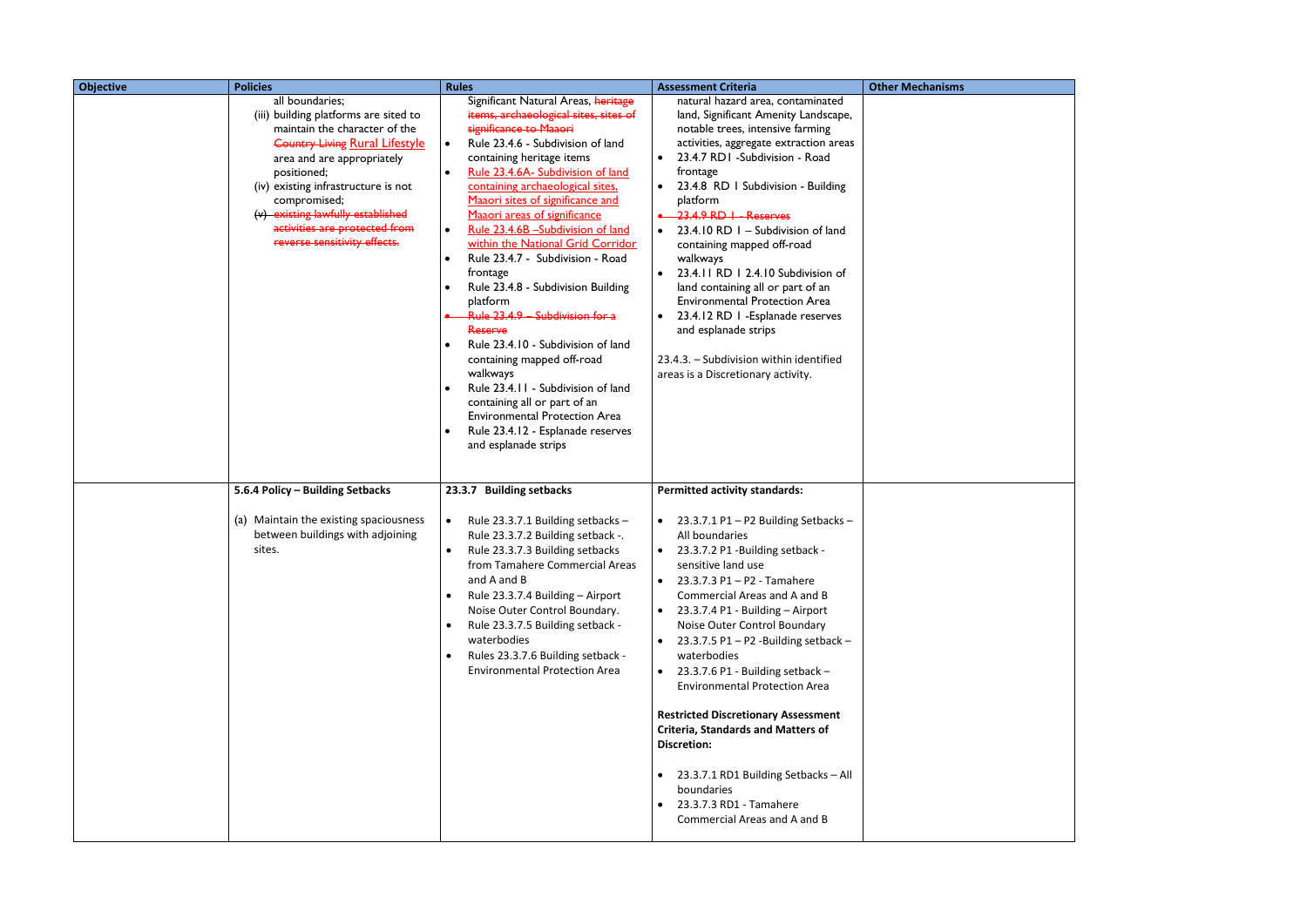| <b>Objective</b> | <b>Policies</b>                                                             | <b>Rules</b>                       | <b>Assessment Criteria</b>                | <b>Other Mechanisms</b> |
|------------------|-----------------------------------------------------------------------------|------------------------------------|-------------------------------------------|-------------------------|
|                  |                                                                             |                                    |                                           |                         |
|                  | 5.6.5 Policy - Scale and intensity of                                       | 23.3.1 Dwelling                    | RD activity standards and matters of      |                         |
|                  | development                                                                 | 23.3.2 Minor dwelling              | discretion:                               |                         |
|                  |                                                                             | 23.3.3 Buildings and Structures in |                                           |                         |
|                  | (a) Minimise the adverse effects of                                         | Landscape and Natural              | • 23.3.5 RD 1- Daylight admission         |                         |
|                  | development created by excessive                                            | <b>Character Areas</b>             |                                           |                         |
|                  | building scale, overshadowing,                                              | 23.3.5 Daylight admission          |                                           |                         |
|                  | building bulk, excessive site                                               | 23.3.6 Building coverage           |                                           |                         |
|                  | coverage or loss of privacy.                                                | 23.3.7 Building setbacks           |                                           |                         |
|                  |                                                                             |                                    |                                           |                         |
|                  | 5.6.6 Policy - Height of buildings                                          | 23.3.4 Height                      | Discretionary activity $-$ so no specific |                         |
|                  |                                                                             |                                    | standards                                 |                         |
|                  | (a) Ensure building height does not                                         |                                    |                                           |                         |
|                  | result in loss of privacy or cause                                          |                                    |                                           |                         |
|                  | over shadowing on adjoining                                                 |                                    |                                           |                         |
|                  | sites or detract from the                                                   |                                    |                                           |                         |
|                  | amenity of the area.                                                        |                                    |                                           |                         |
|                  |                                                                             |                                    |                                           |                         |
|                  | 5.6.7 Policies - Earthworks                                                 | 23.2 Land Use Effects:             | 23.2.5.1 RD1 - Earthworks - General       |                         |
|                  |                                                                             |                                    |                                           |                         |
|                  | (a) Manage the effects of earthworks to                                     | Earthworks (23.2.3)<br>$\bullet$   |                                           |                         |
|                  | ensure that:<br>(i) Erosion and sediment loss is                            |                                    |                                           |                         |
|                  | avoided or mitigated;                                                       |                                    |                                           |                         |
|                  | (ii) The ground is geotechnically                                           |                                    |                                           |                         |
|                  | sound and remains safe and                                                  |                                    |                                           |                         |
|                  | stable for the duration of the                                              |                                    |                                           |                         |
|                  | intended land use;                                                          |                                    |                                           |                         |
|                  | (iii) Changes to natural water flows                                        |                                    |                                           |                         |
|                  | and established drainage paths is                                           |                                    |                                           |                         |
|                  | avoided or mitigated;                                                       |                                    |                                           |                         |
|                  | (b) Manage the importation of fill                                          |                                    |                                           |                         |
|                  | material to a site.                                                         |                                    |                                           |                         |
|                  | (c) Appropriately manage the                                                |                                    |                                           |                         |
|                  | importation of cleanfill to a site.                                         |                                    |                                           |                         |
|                  | (d) Manage the amount of land being                                         |                                    |                                           |                         |
|                  | disturbed at any one time to avoid,                                         |                                    |                                           |                         |
|                  | remedy or mitigate adverse                                                  |                                    |                                           |                         |
|                  | construction noise, vibration, odour,                                       |                                    |                                           |                         |
|                  | dust, lighting and traffic effects.                                         |                                    |                                           |                         |
|                  | (e) Subdivision and development occurs<br>in a manner that maintains shape, |                                    |                                           |                         |
|                  | contour and landscape                                                       |                                    |                                           |                         |
|                  | characteristics.                                                            |                                    |                                           |                         |
|                  |                                                                             |                                    |                                           |                         |
|                  | 5.6.8 Policy - Non-residential Activities                                   | 23.1.1 Permitted Activities        | no specific standards                     |                         |
|                  |                                                                             | - Home stay (P2)                   |                                           |                         |
|                  | (a) Limit the establishment of                                              | - Temporary events (P3)            |                                           |                         |
|                  | commercial or industrial activities                                         | - Home occupation (P4)             |                                           |                         |
|                  | within the Country Rural Lifestyle                                          |                                    |                                           |                         |
|                  | Living Zone unless they:                                                    | 23.1.2 Discretionary Activities    |                                           |                         |

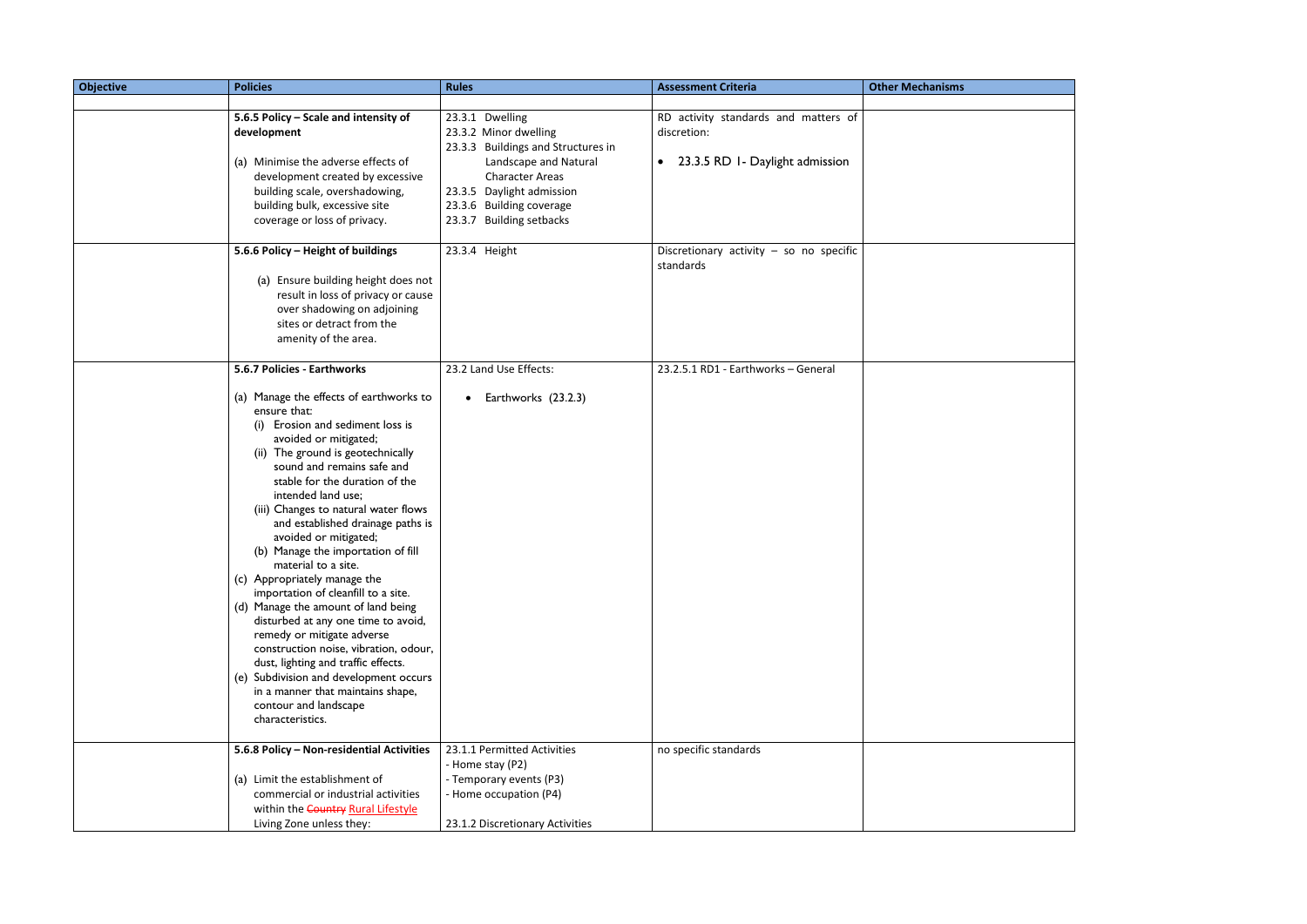| <b>Objective</b> | <b>Policies</b>                                                                                                                                                          | <b>Rules</b>                                                                                                                                                                                                                                                                                                                                                                                                                                                                                                                                                                                                                                                                                                                                                                                                                                                                                                                                                                                                                                                                                                                                                    | <b>Assessment Criteria</b>                                                                                                                                                              | <b>Other Mechanisms</b> |
|------------------|--------------------------------------------------------------------------------------------------------------------------------------------------------------------------|-----------------------------------------------------------------------------------------------------------------------------------------------------------------------------------------------------------------------------------------------------------------------------------------------------------------------------------------------------------------------------------------------------------------------------------------------------------------------------------------------------------------------------------------------------------------------------------------------------------------------------------------------------------------------------------------------------------------------------------------------------------------------------------------------------------------------------------------------------------------------------------------------------------------------------------------------------------------------------------------------------------------------------------------------------------------------------------------------------------------------------------------------------------------|-----------------------------------------------------------------------------------------------------------------------------------------------------------------------------------------|-------------------------|
|                  | have a functional need to locate<br>(i)<br>within the Country Living Rural<br>Lifestyle Zone; and<br>provide for the health and well-<br>(ii)<br>being of the community. | Any permitted activity that does not<br>comply with an 'Activity Specific<br>Condition' in Rule 23.1.1 (D1)<br>A commercial activity (excluding<br>produce stall) (D3)<br>A community activity (D4)<br>An education facility, excluding a child<br>care facility for up to 10 children (D5)<br>A funeral home and/or crematorium<br>(D6)<br>A health facility (D7)<br>A hospital, or a hospice with 10 or more<br>beds (D8)<br>Travellers' accommodation (D9)<br>An industrial activity (D10)<br>A place of assembly (D11)<br>23.1.3 Non-complying Activities<br>A correctional facility (NC1)<br>An extractive industry (NC2)<br>A retirement village (NC3)<br>Intensive farming (NC5)<br>Transport depot (NC6)<br>Motor sport and recreation events<br>(NC7)<br>(a)<br>Within the Hamilton Airport<br>Noise Outer Control Boundary:<br>a child care facility<br>(i)<br>a hospital or hospice (NC8)<br>(ii)<br>Construction of a building on an<br>indicative road (NC9)<br>A waste management facility (NC10)<br>Storage, processing or disposal of<br>hazardous waste (NC11)<br>Any activity that is not listed as<br>Permitted, Restricted Discretionary or |                                                                                                                                                                                         |                         |
|                  |                                                                                                                                                                          | Discretionary (NC12)                                                                                                                                                                                                                                                                                                                                                                                                                                                                                                                                                                                                                                                                                                                                                                                                                                                                                                                                                                                                                                                                                                                                            |                                                                                                                                                                                         |                         |
|                  | <b>5.6.8A Policy- Emergency services</b><br>(a) Enable the operation, use and<br>development of emergency service<br>activities and facilities.                          | P5 Emergency services training and<br>management activities.<br>C1 Emergency service facilities.<br>D12                                                                                                                                                                                                                                                                                                                                                                                                                                                                                                                                                                                                                                                                                                                                                                                                                                                                                                                                                                                                                                                         | (a) Emergency<br>services training shall be restricted to<br>the hours of 7:00am-10:00pm<br>Matters of control<br><b>Effects on amenity</b><br>$\bullet$<br><b>Effects on Character</b> |                         |
|                  |                                                                                                                                                                          |                                                                                                                                                                                                                                                                                                                                                                                                                                                                                                                                                                                                                                                                                                                                                                                                                                                                                                                                                                                                                                                                                                                                                                 | Road efficiency and safety<br>Building form, bulk and<br>$\bullet$<br>location<br>Site layout and design<br><b>Privacy on other sites</b><br>$\bullet$                                  |                         |

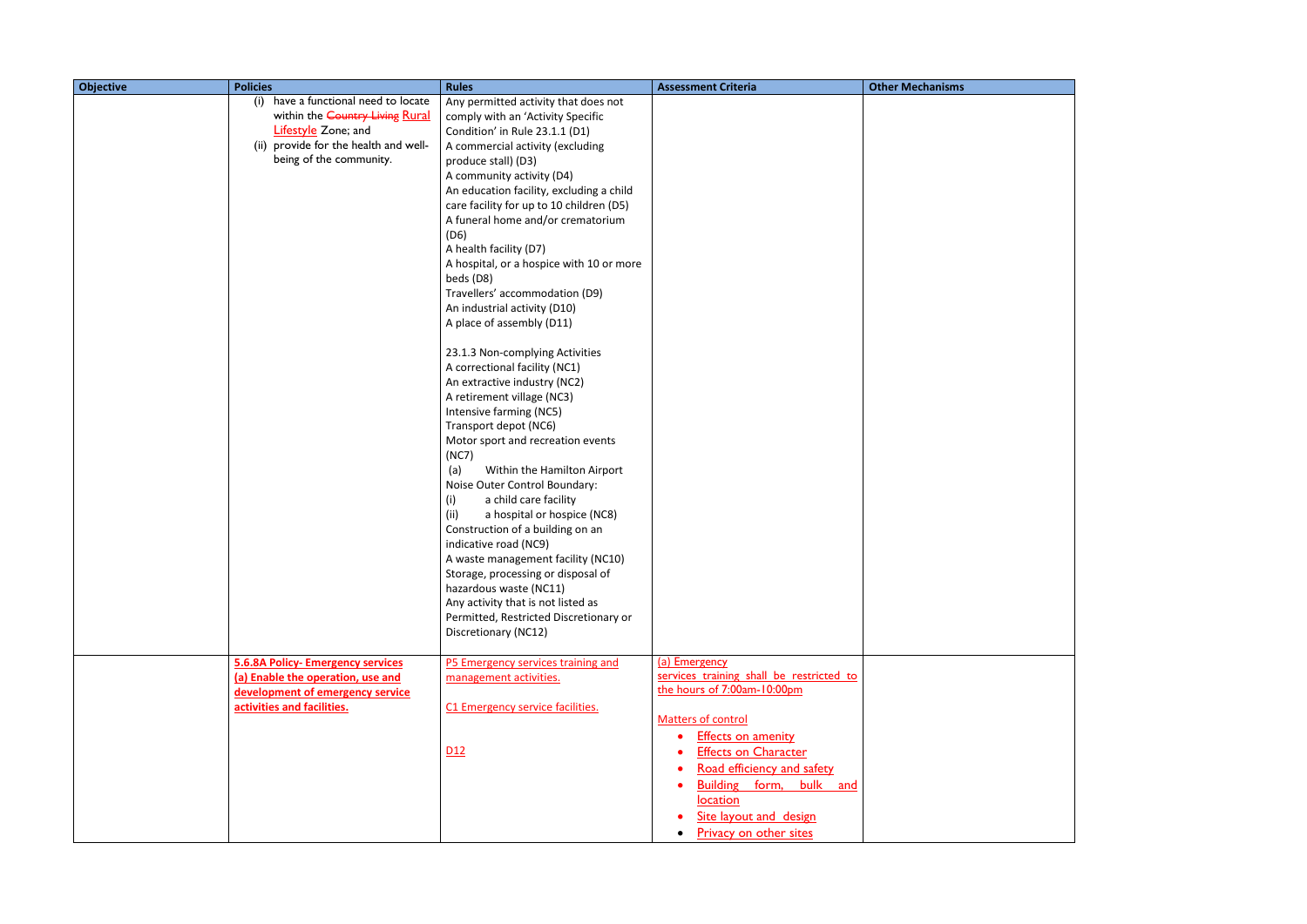| <b>Objective</b> | <b>Policies</b>                                                       | <b>Rules</b>                                                   | <b>Assessment Criteria</b> | <b>Other Mechanisms</b> |
|------------------|-----------------------------------------------------------------------|----------------------------------------------------------------|----------------------------|-------------------------|
|                  | 5.6.9 Policy - Existing non-residential                               | 23.1.1 Permitted Activities                                    | no specific standards      |                         |
|                  | activities                                                            | - Home stay (P2)                                               |                            |                         |
|                  |                                                                       | - Temporary events (P3)                                        |                            |                         |
|                  | (a) Enable existing non-residential                                   | - Home occupation (P4)                                         |                            |                         |
|                  | activities to continue and support                                    |                                                                |                            |                         |
|                  | their redevelopment and expansion                                     | 23.1.2 Discretionary Activities                                |                            |                         |
|                  | provided they do not have a                                           | Any permitted activity that does not                           |                            |                         |
|                  | significant adverse effect on the                                     | comply with an 'Activity Specific                              |                            |                         |
|                  | character and amenity of the<br><b>Country Living Rural Lifestyle</b> | Condition' in Rule 23.1.1 (D1)                                 |                            |                         |
|                  | Zone.                                                                 | A commercial activity (excluding                               |                            |                         |
|                  |                                                                       | produce stall) (D3)                                            |                            |                         |
|                  |                                                                       | A community activity (D4)                                      |                            |                         |
|                  |                                                                       | An education facility, excluding a child                       |                            |                         |
|                  |                                                                       | care facility for up to 10 children (D5)                       |                            |                         |
|                  |                                                                       | A funeral home and/or crematorium                              |                            |                         |
|                  |                                                                       | (D6)                                                           |                            |                         |
|                  |                                                                       | A health facility (D7)                                         |                            |                         |
|                  |                                                                       | A hospital, or a hospice with 10 or more                       |                            |                         |
|                  |                                                                       | beds (D8)                                                      |                            |                         |
|                  |                                                                       | Travellers' accommodation (D9)<br>An industrial activity (D10) |                            |                         |
|                  |                                                                       | A place of assembly (D11)                                      |                            |                         |
|                  |                                                                       |                                                                |                            |                         |
|                  |                                                                       | 23.1.3 Non-complying Activities                                |                            |                         |
|                  |                                                                       | A correctional facility (NC1)                                  |                            |                         |
|                  |                                                                       | An extractive industry (NC2)                                   |                            |                         |
|                  |                                                                       | A retirement village (NC3)                                     |                            |                         |
|                  |                                                                       | Intensive farming (NC5)                                        |                            |                         |
|                  |                                                                       | Transport depot (NC6)                                          |                            |                         |
|                  |                                                                       | Motor sport and recreation events                              |                            |                         |
|                  |                                                                       | (NC7)                                                          |                            |                         |
|                  |                                                                       | (a)<br>Within the Hamilton Airport                             |                            |                         |
|                  |                                                                       | Noise Outer Control Boundary:                                  |                            |                         |
|                  |                                                                       | (i)<br>a child care facility                                   |                            |                         |
|                  |                                                                       | a hospital or hospice (NC8)<br>(ii)                            |                            |                         |
|                  |                                                                       | Construction of a building on an                               |                            |                         |
|                  |                                                                       | indicative road (NC9)                                          |                            |                         |
|                  |                                                                       | A waste management facility (NC10)                             |                            |                         |
|                  |                                                                       | Storage, processing or disposal of                             |                            |                         |
|                  |                                                                       | hazardous waste (NC11)                                         |                            |                         |
|                  |                                                                       | Any activity that is not listed as                             |                            |                         |
|                  |                                                                       | Permitted, Restricted Discretionary or                         |                            |                         |
|                  |                                                                       | Discretionary (NC12)                                           |                            |                         |
|                  |                                                                       |                                                                |                            |                         |
|                  | 5.6.10 Policy - Home occupations                                      | 23.1.1 P4 - activity specific conditions                       | No further conditions      |                         |
|                  | (a) Provide for home occupations to                                   |                                                                |                            |                         |
|                  | allow flexibility for people to work                                  |                                                                |                            |                         |
|                  | from their homes.                                                     |                                                                |                            |                         |
|                  | (b) Manage the adverse effects on                                     |                                                                |                            |                         |

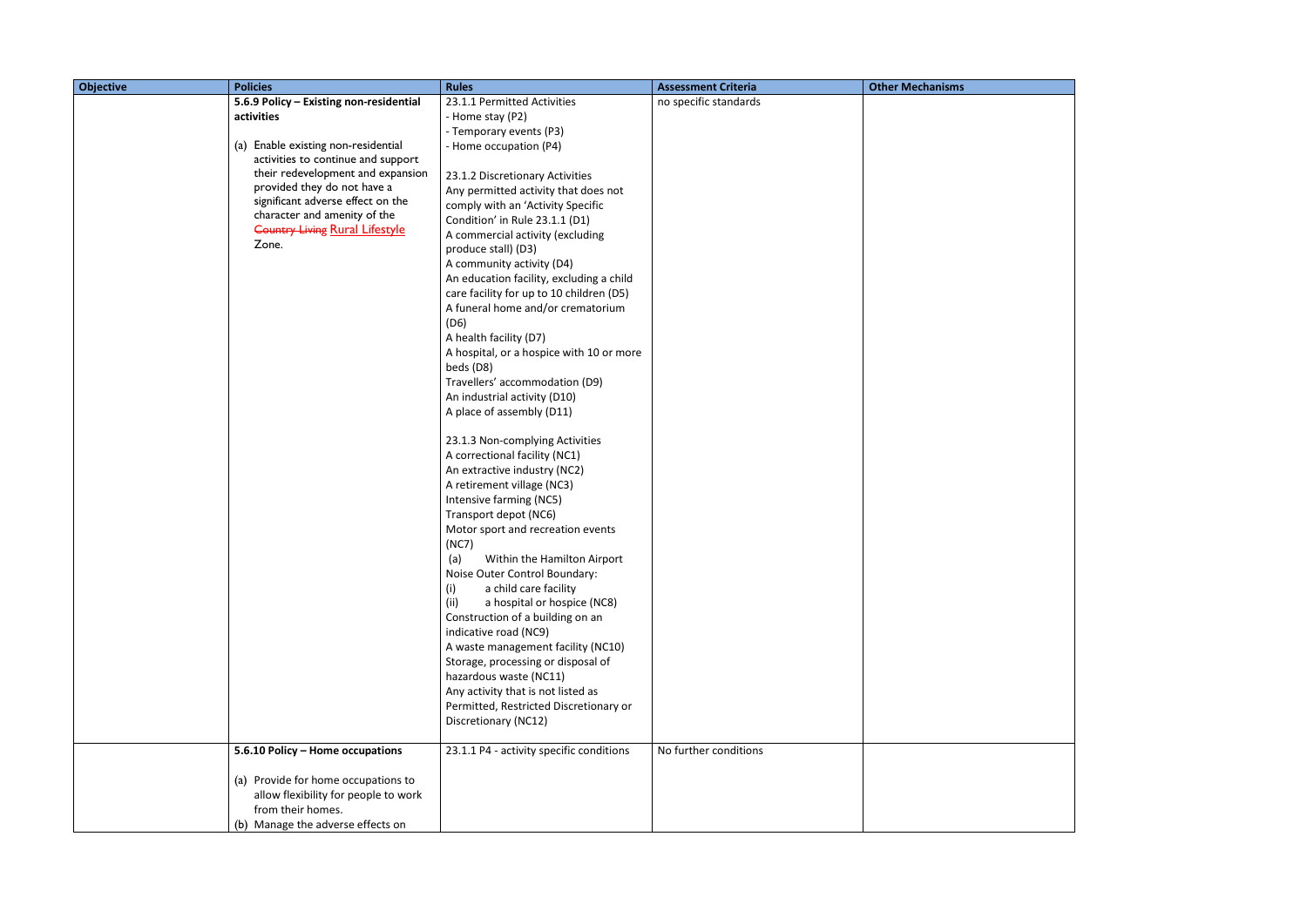| <b>Objective</b> | <b>Policies</b>                                                                                                                                                                                                                                                                                                                                                                                                                                                                                                                   | <b>Rules</b>                             | <b>Assessment Criteria</b>                                     | <b>Other Mechanisms</b> |
|------------------|-----------------------------------------------------------------------------------------------------------------------------------------------------------------------------------------------------------------------------------------------------------------------------------------------------------------------------------------------------------------------------------------------------------------------------------------------------------------------------------------------------------------------------------|------------------------------------------|----------------------------------------------------------------|-------------------------|
|                  | residential amenity through limiting                                                                                                                                                                                                                                                                                                                                                                                                                                                                                              |                                          |                                                                |                         |
|                  | home occupations to a scale that is                                                                                                                                                                                                                                                                                                                                                                                                                                                                                               |                                          |                                                                |                         |
|                  | compatible with the level of<br>amenity anticipated in the                                                                                                                                                                                                                                                                                                                                                                                                                                                                        |                                          |                                                                |                         |
|                  | residential environment.                                                                                                                                                                                                                                                                                                                                                                                                                                                                                                          |                                          |                                                                |                         |
|                  | 5.6.11 Policy - Temporary Events                                                                                                                                                                                                                                                                                                                                                                                                                                                                                                  | 23.1.1 P3 - activity specific conditions | No further conditions                                          |                         |
|                  | (a) Enable temporary events and<br>associated temporary structures,<br>provided any adverse effects on the<br>residential environment are<br>managed by:<br>(i) Limits on the timing, number<br>and duration of events;<br>(ii) Meeting the permitted noise<br>limits for the zone.<br>5.6.12 Policy - Signs<br>(a) Signage contributes to the social<br>and economic wellbeing of<br>communities by:<br>Supporting infrastructure and<br>(i)<br>commercial and community<br>activities;<br>(ii) Providing information, including | 23.2.6. Signs                            | $23.2.6.1 - RD 1$ - matters of discretion<br>for RD activities |                         |
|                  | for public safety; Identifying<br>places.                                                                                                                                                                                                                                                                                                                                                                                                                                                                                         |                                          |                                                                |                         |
|                  | 5.6.14 Policy - Managing the adverse<br>effects of signs<br>(a) The location, colour, content, and<br>appearance of signs directed at or<br>visible to road users traffic is<br>controlled to ensure signs do not                                                                                                                                                                                                                                                                                                                 | 23.2.6. Signs                            | $23.2.6.1 - RD 1$ - matters of discretion<br>for RD activities |                         |
|                  | distract, confuse or obstruct<br>motorists, pedestrians and other<br>road users;<br>(b) Maintain the visual amenity and<br>character of the Country Living Rural<br>Lifestyle Zone through controls on<br>the size, location, appearance and<br>number of signs;<br>(c) Avoid signs that generate adverse<br>effects from illumination, light spill,<br>flashing or reflection.                                                                                                                                                   |                                          |                                                                |                         |
|                  | 5.6.15 Policy - Artificial Outdoor                                                                                                                                                                                                                                                                                                                                                                                                                                                                                                | 23.2.2 Glare and Artificial Light Spill  | 23.2.2 Glare and Artificial Light Spill -                      |                         |
|                  | <b>Lighting</b>                                                                                                                                                                                                                                                                                                                                                                                                                                                                                                                   |                                          | RD1                                                            |                         |
|                  |                                                                                                                                                                                                                                                                                                                                                                                                                                                                                                                                   |                                          |                                                                |                         |

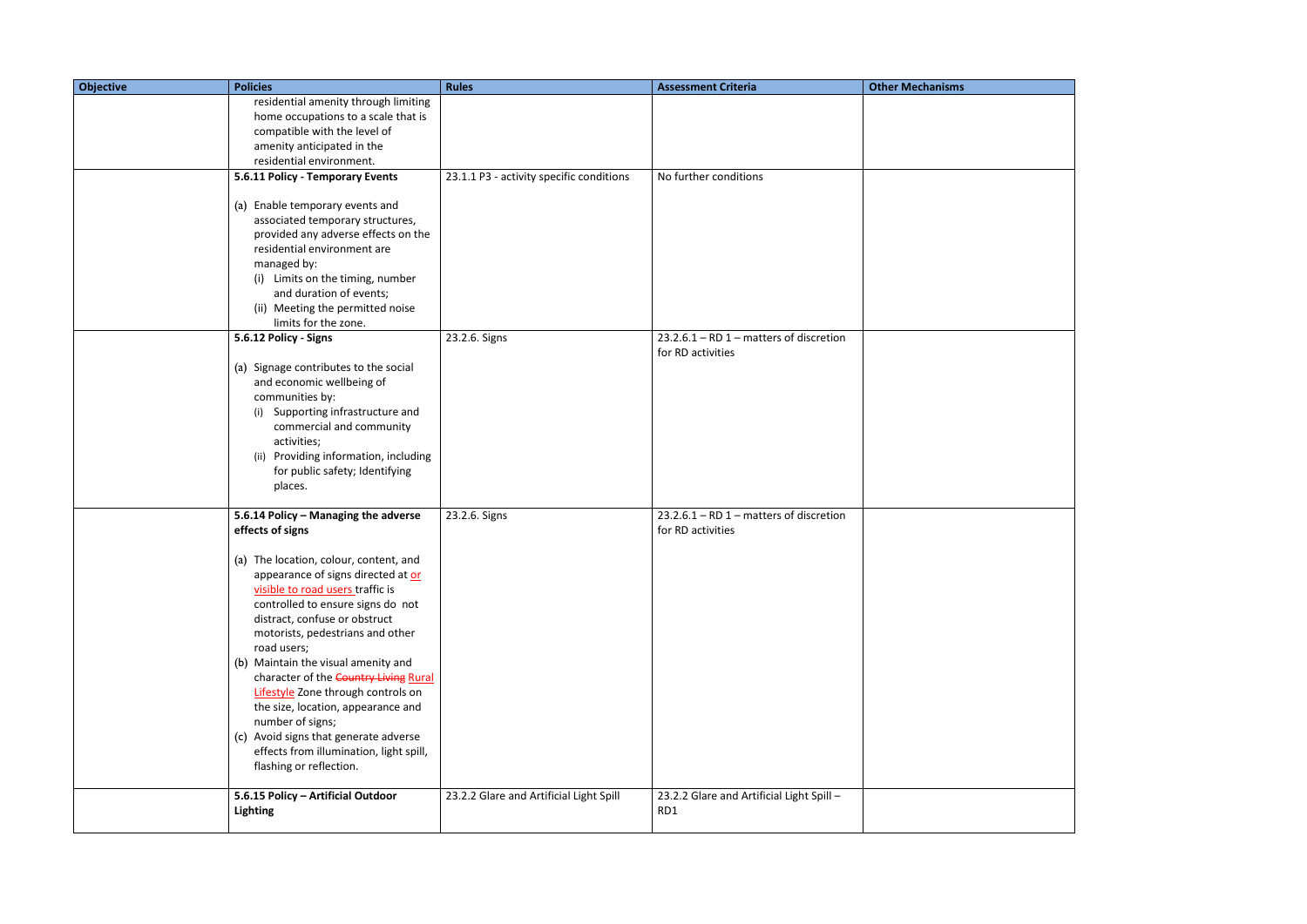| <b>Objective</b> | <b>Policies</b>                                                            | <b>Rules</b>                               | <b>Assessment Criteria</b>              | <b>Other Mechanisms</b> |
|------------------|----------------------------------------------------------------------------|--------------------------------------------|-----------------------------------------|-------------------------|
|                  | (a) Provide for artificial outdoor lighting                                |                                            |                                         |                         |
|                  | to enable night time work, farming                                         |                                            |                                         |                         |
|                  | activities, recreation activities,                                         |                                            |                                         |                         |
|                  | outdoor living, transport and                                              |                                            |                                         |                         |
|                  | security.                                                                  |                                            |                                         |                         |
|                  | (b) Control the intensity and direction                                    |                                            |                                         |                         |
|                  | of artificial lighting to avoid                                            |                                            |                                         |                         |
|                  | significant glare and light spill to                                       |                                            |                                         |                         |
|                  | adjacent sites.                                                            |                                            |                                         |                         |
|                  | (c) Ensure artificial outdoor lighting is                                  |                                            |                                         |                         |
|                  | installed and operated so that light<br>spill does not compromise the safe |                                            |                                         |                         |
|                  | operation of the transport network.                                        |                                            |                                         |                         |
|                  | 5.6.16 Policy - Noise                                                      | Rule 23.2.1.1 Noise - General              | 23.2.1.2 Noise - Construction - RD1     |                         |
|                  |                                                                            |                                            |                                         |                         |
|                  | (a) The adverse effects of noise on the                                    | Rule 23.2.1.2 Noise - Construction         |                                         |                         |
|                  | character and amenity of the                                               |                                            |                                         |                         |
|                  | <b>Country Living Rural Lifestyle Zone</b>                                 |                                            |                                         |                         |
|                  | are minimised by:                                                          |                                            |                                         |                         |
|                  | Ensuring that the maximum<br>(i)                                           |                                            |                                         |                         |
|                  | sound levels are compatible                                                |                                            |                                         |                         |
|                  | with the surrounding land uses;                                            |                                            |                                         |                         |
|                  | Limiting the timing and duration<br>(ii)                                   |                                            |                                         |                         |
|                  | of noise-generating activities,                                            |                                            |                                         |                         |
|                  | including construction and                                                 |                                            |                                         |                         |
|                  | demolition activities;                                                     |                                            |                                         |                         |
|                  | (iii) Maintaining appropriate setback                                      |                                            |                                         |                         |
|                  | distances between high noise                                               |                                            |                                         |                         |
|                  | environments and sensitive land                                            |                                            |                                         |                         |
|                  | uses;                                                                      |                                            |                                         |                         |
|                  | (iv) Managing the location of                                              |                                            |                                         |                         |
|                  | sensitive land uses, particularly                                          |                                            |                                         |                         |
|                  | in relation to lawfully-                                                   |                                            |                                         |                         |
|                  | established high noise                                                     |                                            |                                         |                         |
|                  | generating activities;                                                     |                                            |                                         |                         |
|                  | (v) Requiring acoustic insulation                                          |                                            |                                         |                         |
|                  | where sensitive land use                                                   |                                            |                                         |                         |
|                  | activities are located within high                                         |                                            |                                         |                         |
|                  | noise environments.                                                        |                                            |                                         |                         |
|                  | 5.6.17 Policy - Outdoor storage                                            | 23.2.7 Outdoor Storage                     | 23.2.7 Outdoor Storage - RD1            |                         |
|                  |                                                                            |                                            |                                         |                         |
|                  | (a) The adverse visual effects of                                          |                                            |                                         |                         |
|                  | outdoor storage are managed                                                |                                            |                                         |                         |
|                  | through screening or landscaping.                                          |                                            |                                         |                         |
|                  |                                                                            |                                            |                                         |                         |
|                  |                                                                            |                                            |                                         |                         |
|                  | 5.6.18 Policy - Objectionable odour                                        | 23.3.7.2 Building setback - sensitive land | 23.3.7.2 DI - no assessment criteria as |                         |
|                  |                                                                            | use                                        | it's a Discretionary activity           |                         |
|                  | (a) Ensure that the effects of                                             |                                            |                                         |                         |
|                  | objectionable odour do not detract                                         |                                            |                                         |                         |
|                  |                                                                            |                                            |                                         |                         |